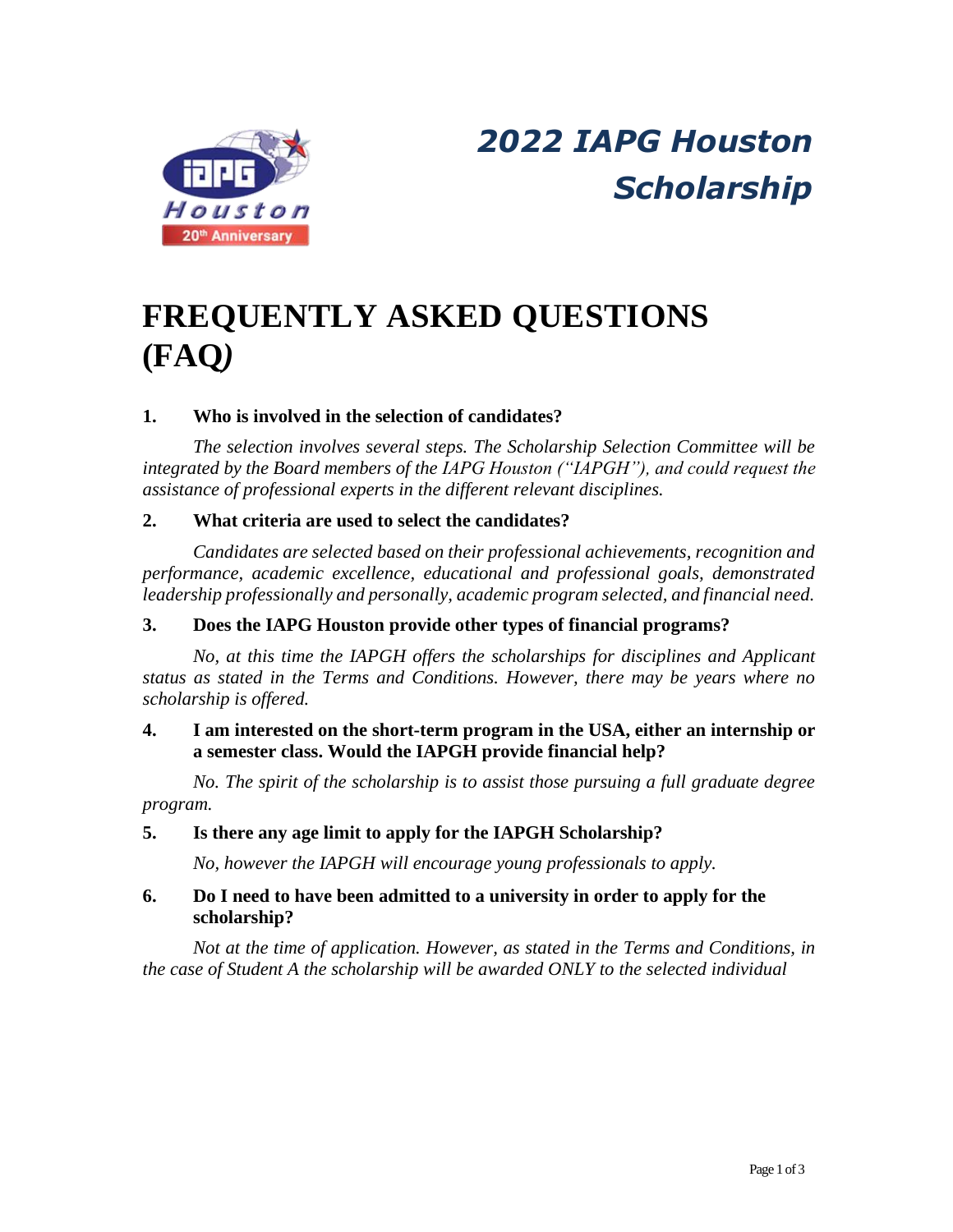*that has been officially accepted to a USA University. Letter of acceptance must be submitted to IAPGH via courier or email within 10 days of its reception.*

*Student B will have to show evidence confirming his full-time student status at a USA University. A letter issued by the respective University will suffice.*

#### **7. I have been accepted to a University, could I apply to the Scholarship to begin studies the same year of application?**

*Yes, the scholarship will be awarded to an individual available to begin his/hers studies in the fall of 2022, or for Student B already enrolled as a full-time student.*

#### **8. I have been admitted to a USA university, may I apply to the scholarship, and in the event of being selected, may I attend that university?**

*Yes, however, the IAPGH will prioritize candidates applying to accredited and renowned institutions in the disciplines stated in the Terms and Conditions, with special emphasis on those located in the State of Texas.*

#### **9. May I apply to other scholarships?**

*Yes, but Applicant must disclose any other grants obtained or applied for during the same academic year.*

#### **10. May I apply if my grade average is less than 7 (Argentina) or a 3.5 GPA (USA)**

*Yes, however, keep in mind that as stated on the "Eligibility" portion of the application, academic excellence will be weighed heavily.*

#### **11. I will have less than 1 year of experience at the time of application, may I still apply?**

*Yes, however, keep in mind that as stated on the "Eligibility" portion of the application, experience will be weighed heavily.*

## **12. What happens if I am awarded the IAPGH Scholarship, but I am not accepted at any university?**

*Even if Student A is top ranked in our pre-selection process, Student A will not be awarded the scholarship unless he provides proof of acceptance into a University (See "Eligibility"). If still interested, Student A will need to apply again for a new scholarship.*

#### **13. Do I have to present letters of recommendation?**

*Yes. Unless the required letters of recommendation are postmarked by the Application Deadline your application will not be considered.*

#### **14. Do I have to submit a University certified degree/s? Do I need to have them translated to English?**

*The IAPGH requires certified translated copies of the degree documents as presented to the university to which you are applying or have applied if you are currently a student*

#### **15. How many scholarships are awarded?**

*As stated in the Terms and Conditions the number of scholarships may vary from year to year.*